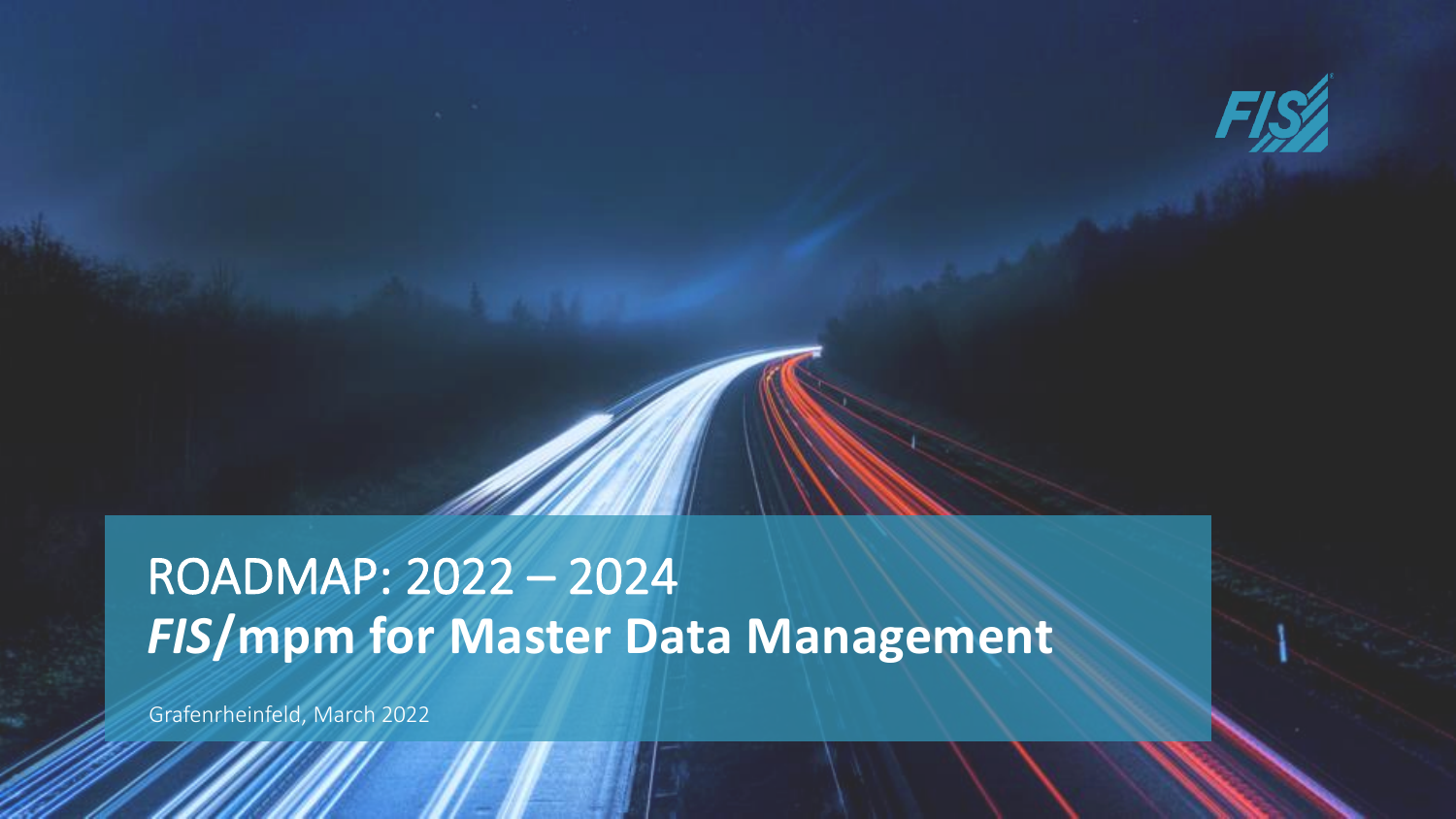The specifications and information by FIS Informationssysteme und Consulting GmbH contained in this document are without obligation and non-binding. The information represents only an extract and reflects the current status. FIS expressly reserves the right to make subsequent changes to these specifications and information.

The specifications and information in this document represent confidential information of FIS and must be kept secret by the receiver. In particular, the passing on of these specifications and information to third parties is prohibited.

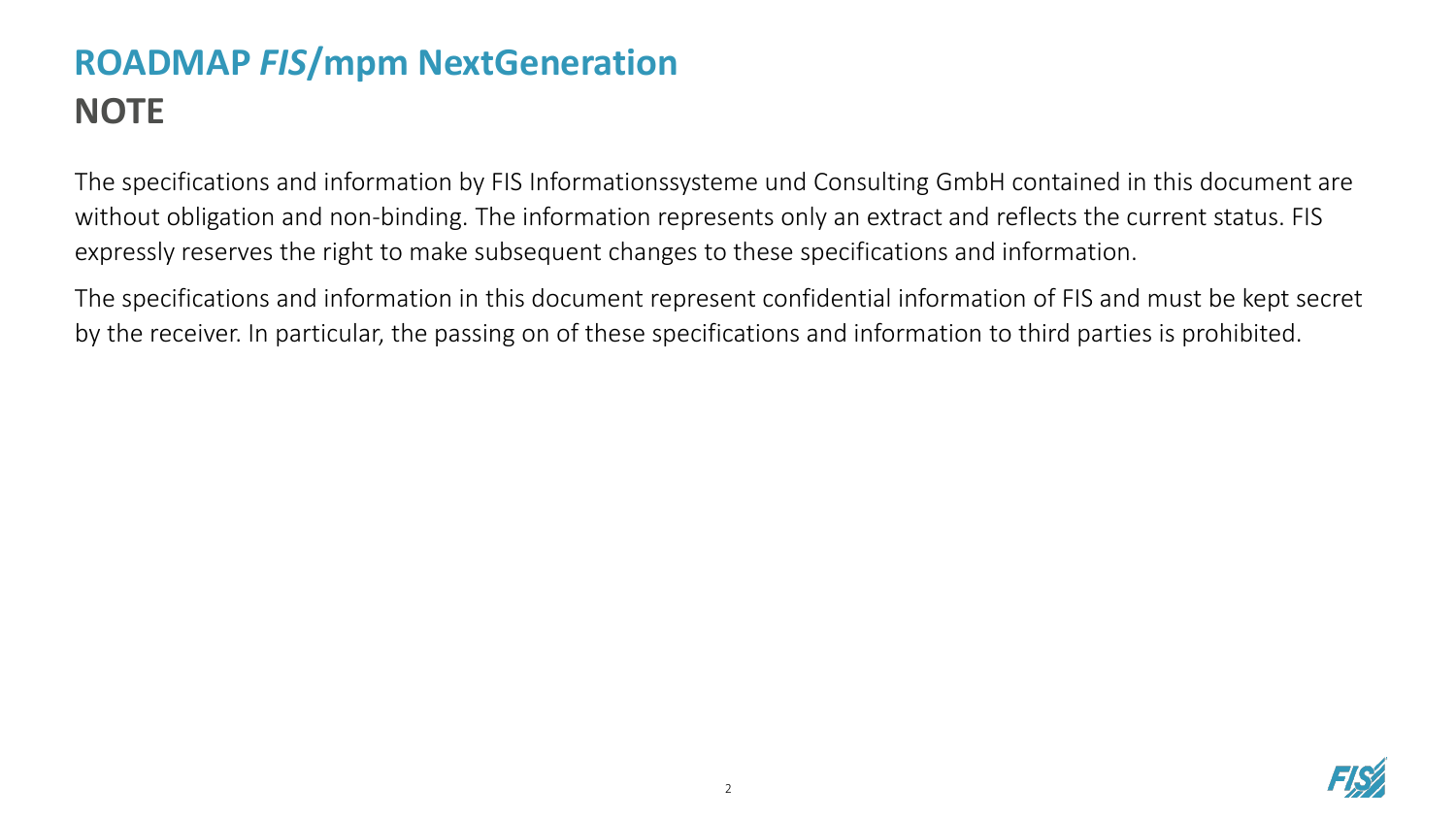## **ROADMAP** *FIS***/mpm**

### **THE APPLICATION AND ITS BENEFITS**

The changing demands on Industry and Commerce 4.0 also involve an increase in data volume. The data quality significantly influences the value added of an SAP system and data becomes an important production factor with highest quality standards - arguments justifying an improvement of data handling with *FIS*/mpm, the SAP optimization for efficient master data management.

The FIS optimization supports you in maintaining master data in SAP even before the data is transferred to the production system and, therefore, significantly increases data quality. The data is only transferred to the system after successful validation and execution of check routines. As a consequence, simple, fast and flexible master data management in SAP is the central advantage of *FIS*/mpm.

#### Your benefits:

- Automated master data management within the business processes
- Governance support for consistent data by centrally controlled creation and change management
- Cost-efficient solution due to the omission of additional hardware
- Optimal data quality:
	- Integrates external data sources through standardized inbound interfaces, such as DATANORM
	- Integrated duplicate check
- Compliance requirements are fulfilled by documenting processing operations:
	- Storage in the inactive area (staging area) until final approval
	- Integration in Business Suite: uses SAP data models, UI, business logic and configuration for creation and validation
	- Standard solutions for master data objects in purchasing and sales

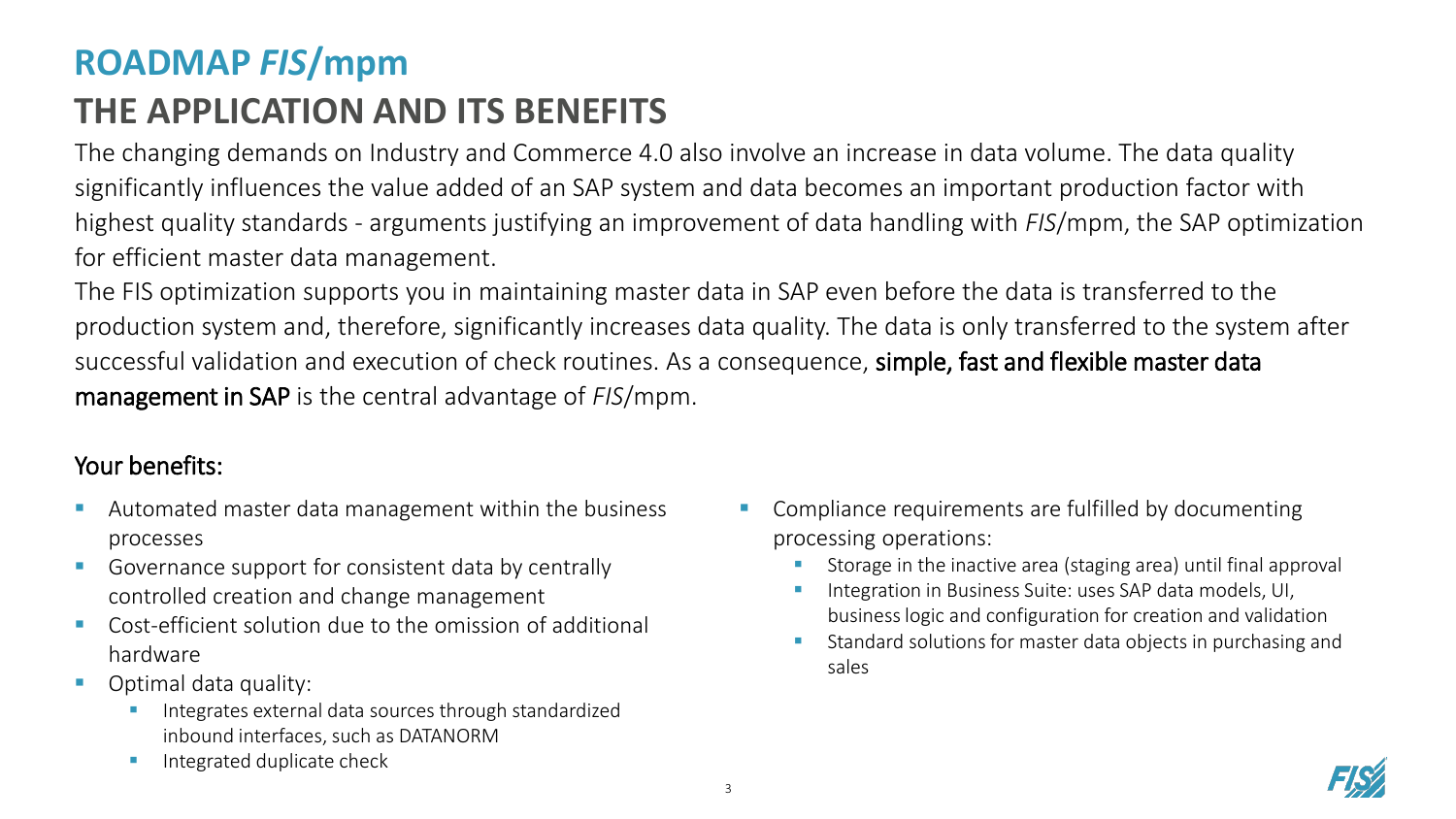maintenance tools

■ Selective update of existing worklists

**•** Optimization of workflow evaluation

■ Worklist creation from inbound IDoc

|                                                                                                                    | 2022 - Latest Developments                                                                                                                                                                                                                                                                                                                    | 2023 - Planned Innovations                                                                                                                                                                                                                    | 2024+ - Future Orientation                                                                                           |
|--------------------------------------------------------------------------------------------------------------------|-----------------------------------------------------------------------------------------------------------------------------------------------------------------------------------------------------------------------------------------------------------------------------------------------------------------------------------------------|-----------------------------------------------------------------------------------------------------------------------------------------------------------------------------------------------------------------------------------------------|----------------------------------------------------------------------------------------------------------------------|
| $\mathcal{C}^{\mathcal{A}}$<br>$\mathcal{C}$<br>$\mathcal{C}$<br>$\mathcal{C}^{\mathcal{A}}$<br>×<br>$\mathcal{C}$ | Improvement of Fiori functionalities<br>Redesign of output in one file<br>Enhanced selection option for worklists<br>Enhancement of export function<br>Intelligent field mapping during import<br>Cross-view preassignment of a worklist<br>with default values<br>Optimization of BOM maintenance in<br>the material master maintenance tool | Maintenance tool redesign with Fiori<br>user interface<br>Web form redesign with Fiori user<br>interface<br>Enhancement of the functional scope of<br>the analysis tool<br>Worklist creation from inbound IDoc<br>Rule checks in the worklist | Data harmonization<br>Migration into the cloud<br>Use of artificial intelligence (AI)<br>$\mathcal{L}_{\mathcal{A}}$ |
| <b>In</b>                                                                                                          | VAT ID check<br>Redesign of the menu bars in the                                                                                                                                                                                                                                                                                              |                                                                                                                                                                                                                                               |                                                                                                                      |

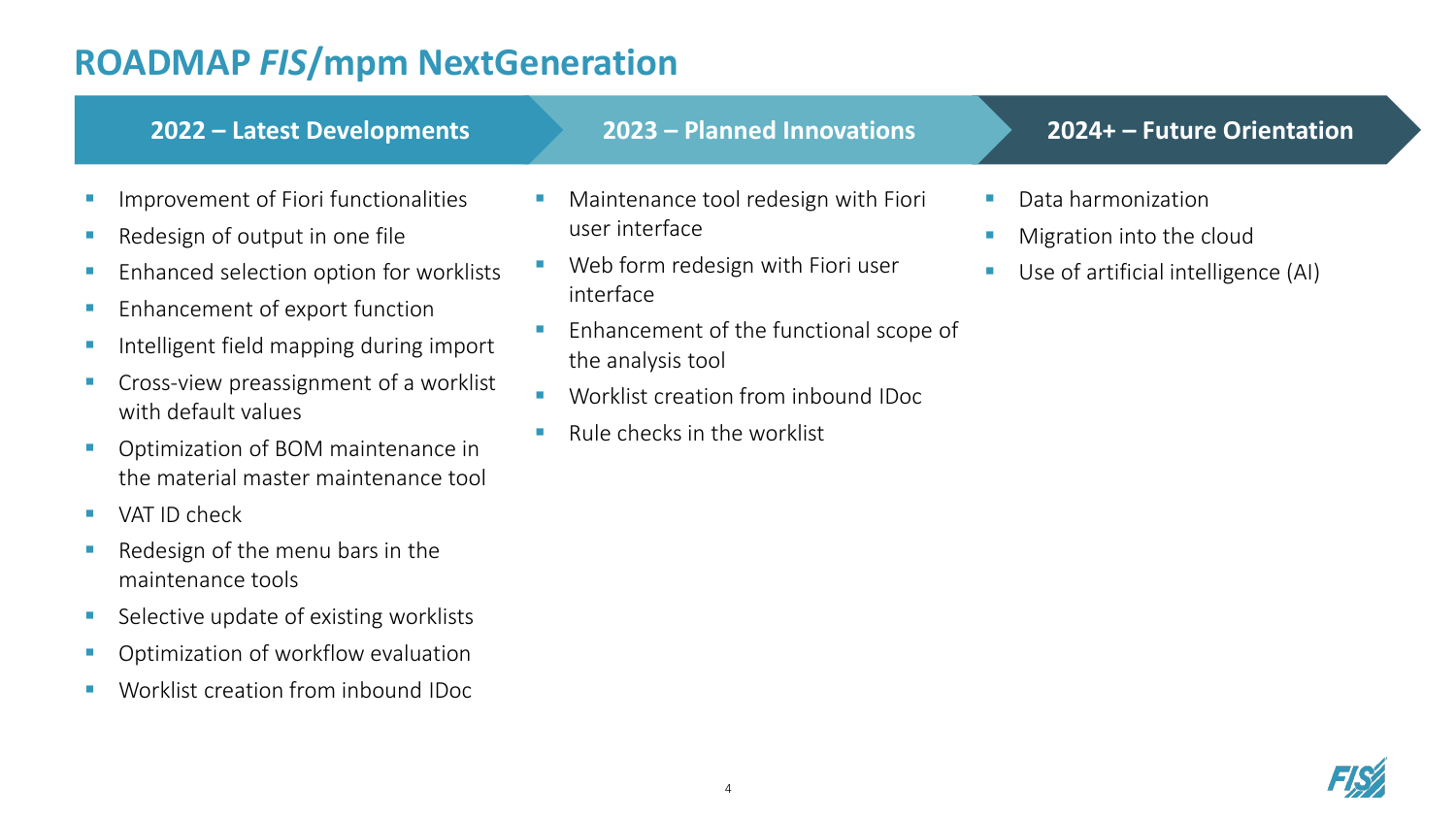#### **2022 – Latest Developments**

#### **.** Improvement of Fiori functionalities

Various Fiori functions have been enhanced in order to further improve user experience and performance.

- Worklist management: A new Fiori app can be used to search, display and manage the worklists for each maintenance tool in one application. It acts as a worklist "cockpit" that can be used to execute various actions, such as the display of detail information including application logs as well as the selection of data records for further processing. All follow-up activities, such as view enhancement, preassignment with default values, release and processing can directly be executed using the app. It is also possible to call the import and export of worklists and files from this app.
- **.** Import of files: A new Fiori app now enables the import of files into worklists in a similar way as with the import transaction. At the end of the import process, it is possible to automatically go to the display and further processing of the worklist. For the new app, tiles are delivered as examples for the different maintenance tools in the standard user roles. It is also possible to tailor and configure the tiles user-specifically.

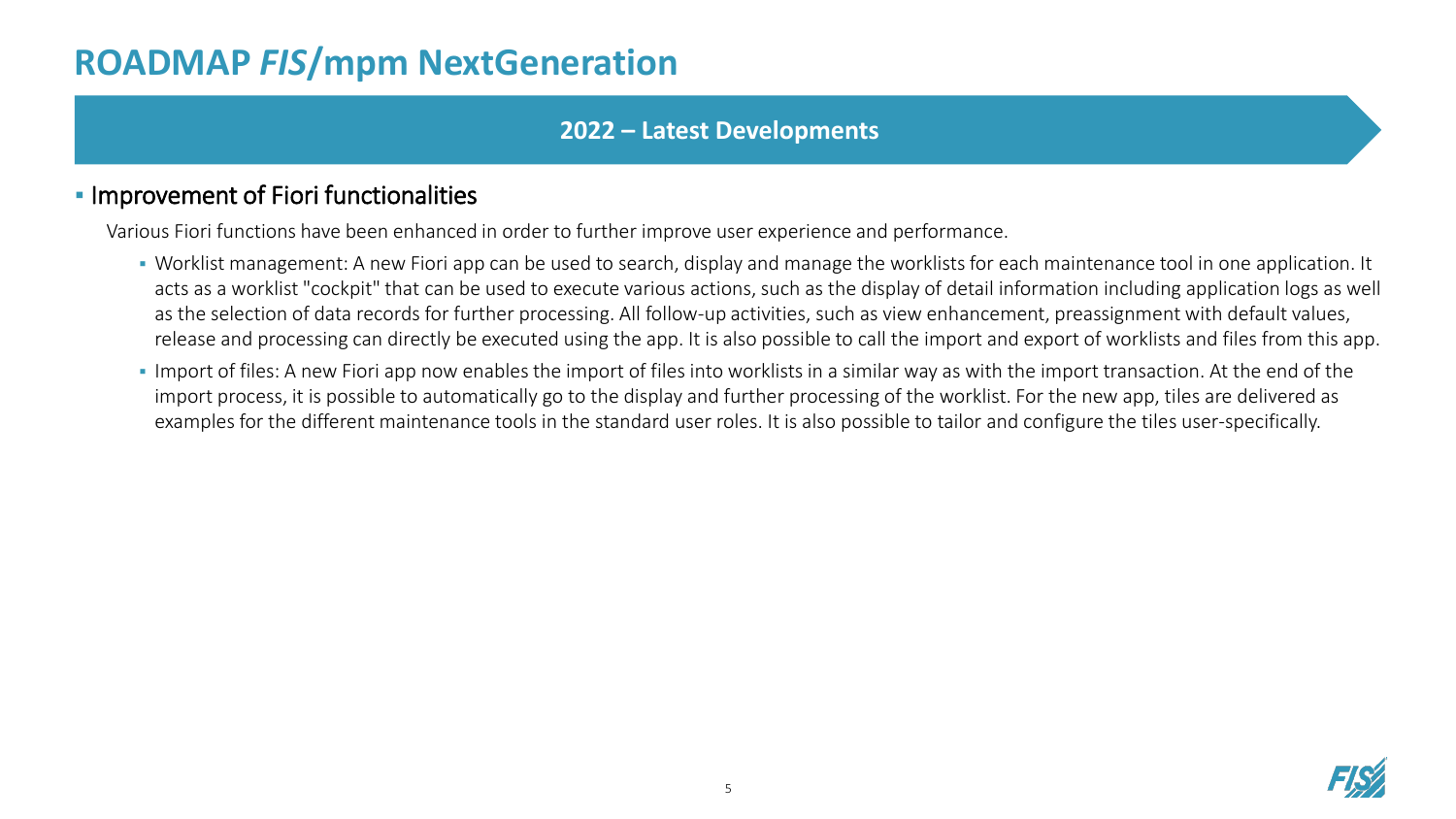#### **2022 – Latest Developments**

#### **- Redesign of output in one file**

A new transaction can be used to export master data into one file without having to specify key fields for the organizational units or a restructuring profile. As a consequence, a file can be output more rapidly and without any additional definition of a restructuring profile. Therefore, there is no restriction to specific views. The previous function concerning the output in one file in transaction /FISMMPM/EXP is no longer applicable.

#### **Enhanced selection option for worklists**

As of now, the cross-user selection of worklists in the maintenance tools can be made not only for the current day but also for larger periods of time in the user settings. As a result, the user can access the worklists of other users more quickly.

The following options have been added:

- $W + =$  all worklists of the last 2 weeks
- $\bullet$  2+ = all worklists since the day before yesterday
- $\textbf{1} + \textbf{2}$  all worklists since yesterday
- $\bullet$  D = all worklists of the user of today
- $\blacksquare$  D+ = all worklists of today

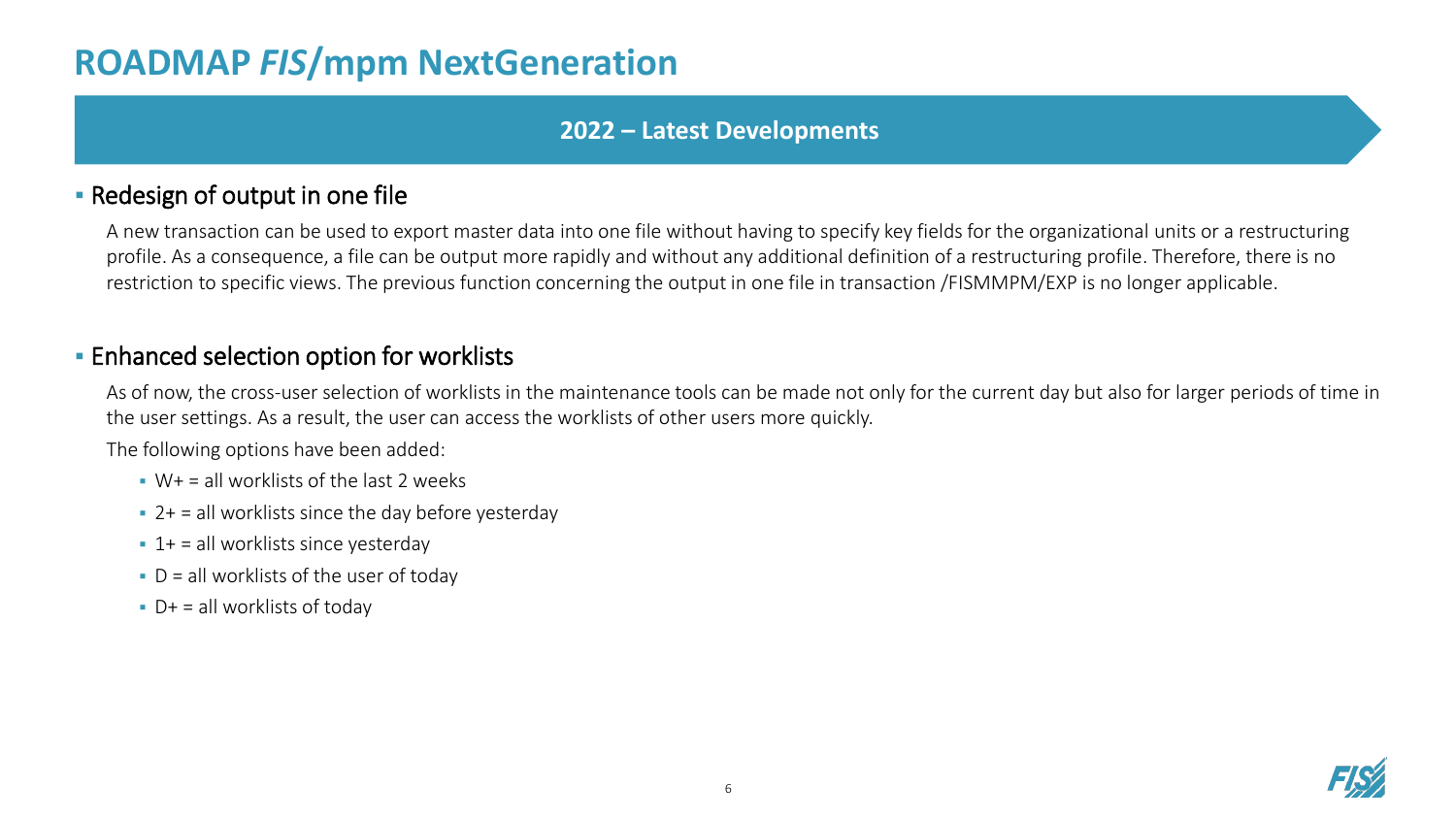#### **2022 – Latest Developments**

#### **Enhancement of export function**

Enhancing the export function means a more intuitive operability. This makes the export function more easy to use and operate.

- Handling of NODATA fields during export: When exporting worklist data into a file, the field contents will be displayed irrespective of the NODATA flag. Previously, these field contents were ignored. If data of a worklist is exported into another worklist, the NODATA flags will continue to be adopted. However, users can trigger a reset of the NODATA flags using a specific authorization.
- **Export of condition data records into the same worklist: Now, it is also possible to export condition records into the same worklist in several work** steps. With new line numbers, the new lines will be added to the end of the worklist.

#### **• Intelligent field mapping during import**

Intelligent field mapping enables the analysis and convenient assignment of a file to be imported via machine learning. It is possible to newly create or update the indicators of the import columns directly during import. In addition, the views will be proposed automatically if the SAP field label can clearly be assigned to a view. For using intelligent field mapping, an additional subscription model service is offered.

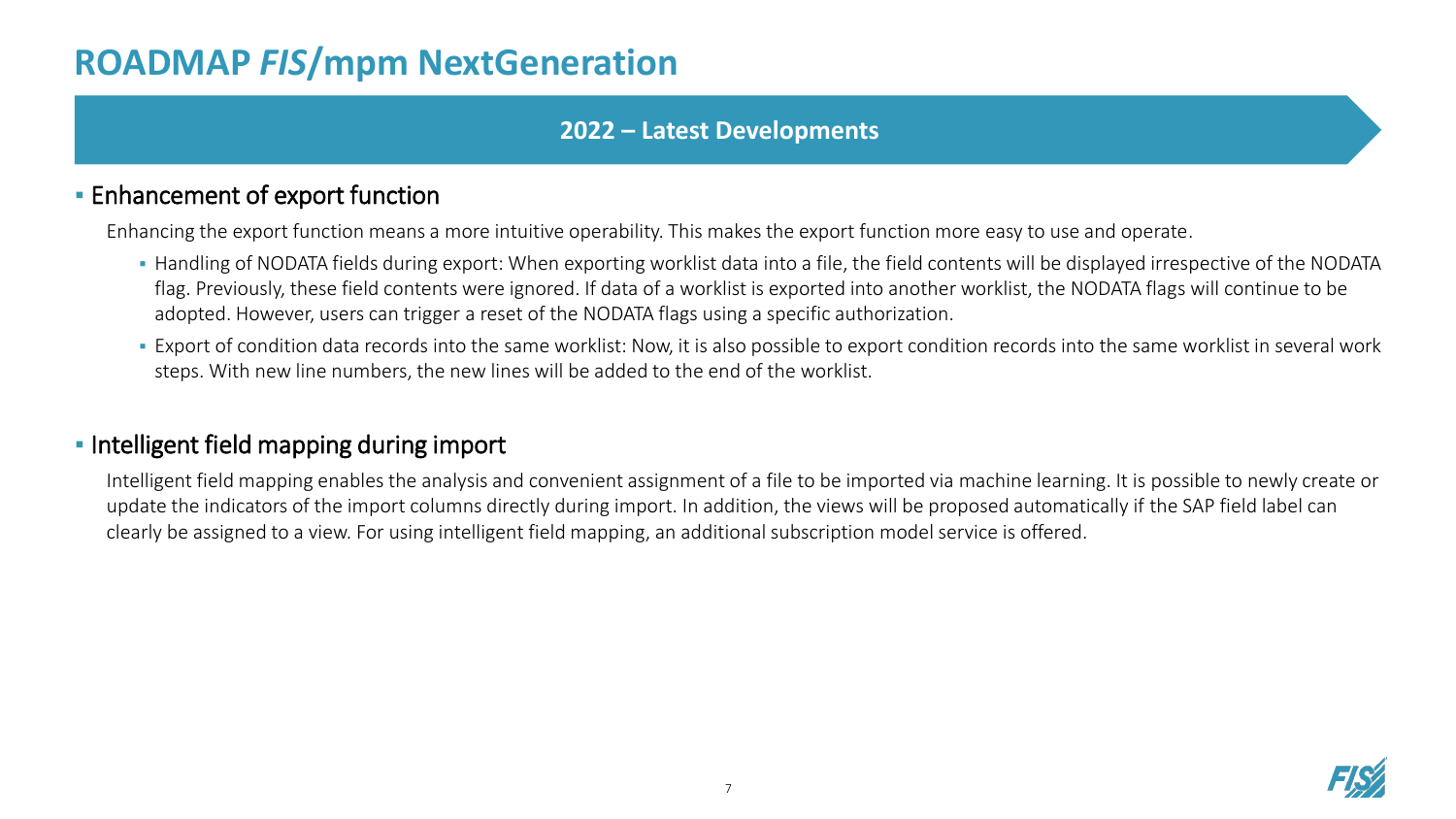#### **2022 – Latest Developments**

#### **• Cross-view preassignment of a worklist with default values**

Now, a new pushbutton in the "material master", "business partner" and "documents" maintenance tools can also be used for the cross-view preassignment of default values. Therefore, it is no longer necessary to click each view separately. A one-time entry is sufficient for making the preassignments of all views. This function can also be called separately via a new transaction and integrated into the workflow. Calling the function via the new transaction means that the function can also be executed in the background outside the maintenance tool, for instance in case of very large worklists. The integration in the workflow enables subsequent data changes directly within the worklist.

#### ▪ Optimization of BOM maintenance in the material master maintenance tool

The new "Plant assignment" view was added to BOM maintenance, which separately considers the data of SAP table MAST and the BOM header. This has the advantage that the plant assignment can directly be maintained in *FIS*/mpm and no longer has to be created or changed separately in the SAP transaction. Redundant lines in the *FIS*/mpm BOM header are avoided as a result. Moreover, the "Add components" function known from the ECC BOM maintenance tool was included, which can be used to easily add one or several items to several bills of material.

#### ■ VAT ID check

The validity of the VAT ID entered can be checked in the business partner maintenance tool via a Web service. This check is made together with the field check. The VAT ID check minimizes the risk of using an incorrect VAT ID and, consequently, tax risks.

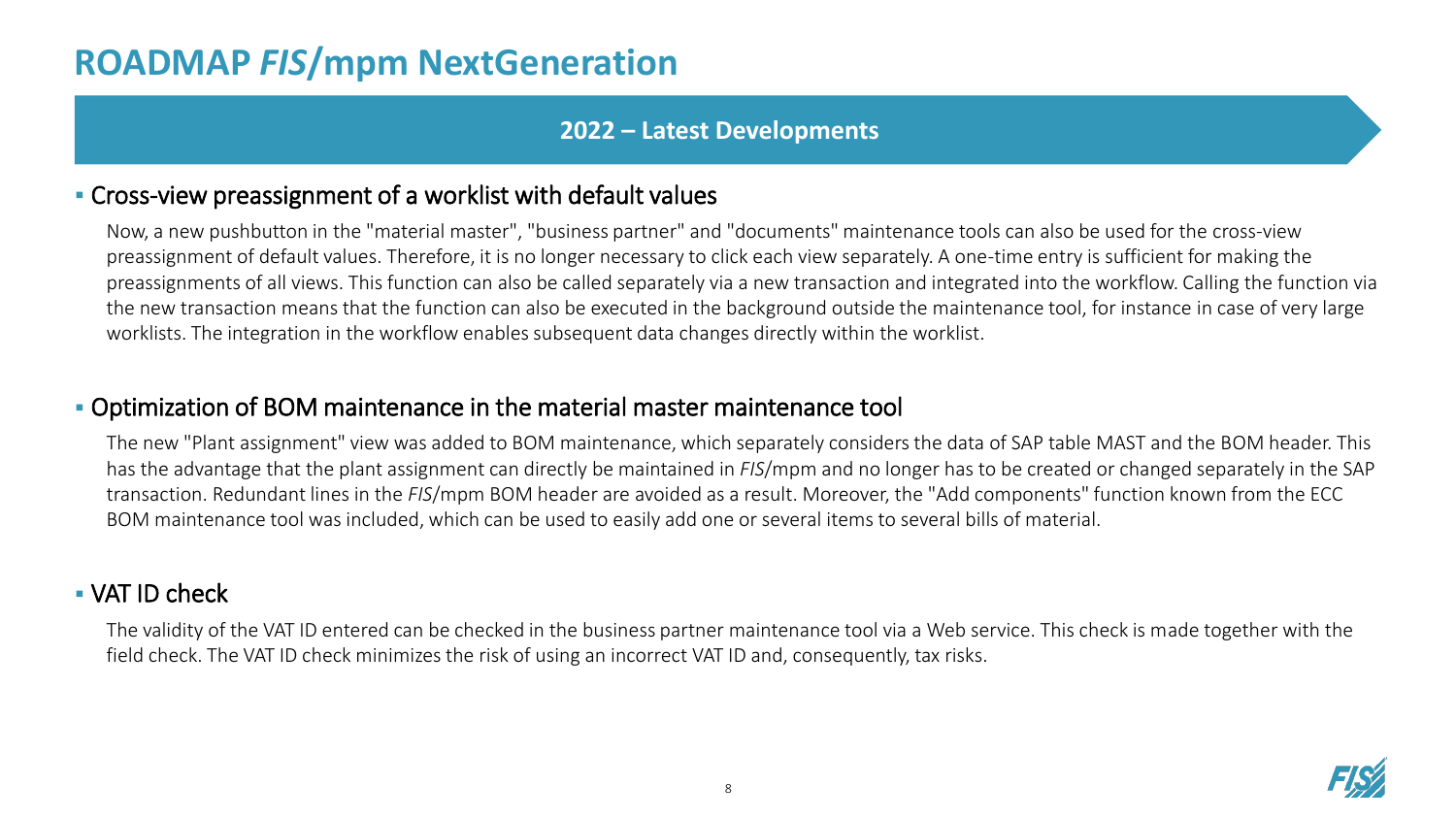#### **2022 – Latest Developments**

#### **• Redesign of the menu bars in the maintenance tools**

To improve clarity, the menu bars at worklist header level have been redesigned in such a way that the icons will also be displayed on the web interface. The view selection is consistently placed on the left side and can be accessed via a dropdown menu.

#### **E** Selective update of existing worklists

This new option enables a field-related update when importing data into an existing worklist. This means that fields of a data record that are not imported will remain unaffected in the existing worklist. Previously, it was only possible to replace complete lines. The additional option enables a field-related change in the existing worklist and, consequently, a selective update.

#### **• Optimization of workflow evaluation**

When evaluating the runtime of the individual work items, the different workflow tasks are now broken down individually and listed with their respective subtotals/mean values. The total number of data records will be output for each subtotal as well. Furthermore, different time units are available for displaying the processing time. This enables a detailed workflow evaluation.

#### ▪ Worklist creation from inbound IDoc

MATMAS IDocs can be copied to *FIS*/mpm worklists and further processed using an *FIS*/mpm workflow before they are posted in SAP. A deeper SAP integration is enabled by using this SAP standard format.

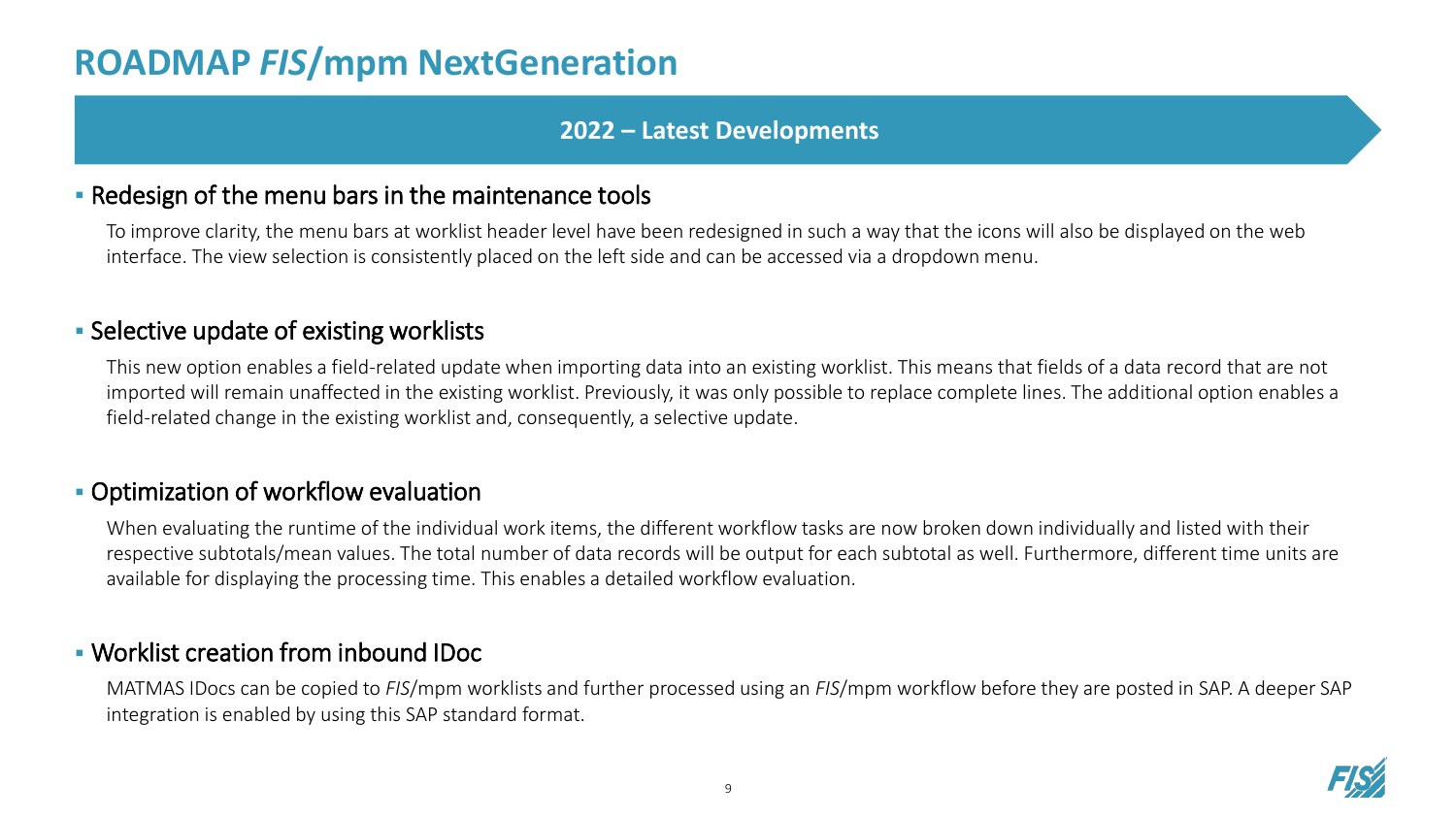#### **2023 – Planned Innovations**

#### **• Maintenance tool redesign with Fiori user interface**

For an advanced user experience, the individual GUI transactions are replaced step by step by new Fiori apps.

#### **.** Web form redesign with Fiori user interface

The Web forms are converted to the Fiori design in order to generate a uniform look & feel. Consequently, the user will find no differences between Web form and maintenance in the worklist.

#### **Enhancement of the functional scope of the analysis tool**

There should be an option of concatenating analyses in order to integrate complex data checks with different decision criteria into an automated workflow. This means that individual analysis profiles remain easier and clearer. These individual analyses can be flexibly combined for different tasks and their process controlled. KPI evaluations should also be possible in the analysis tool. This could be used to determine the fulfillment level of important objectives or critical success factors.

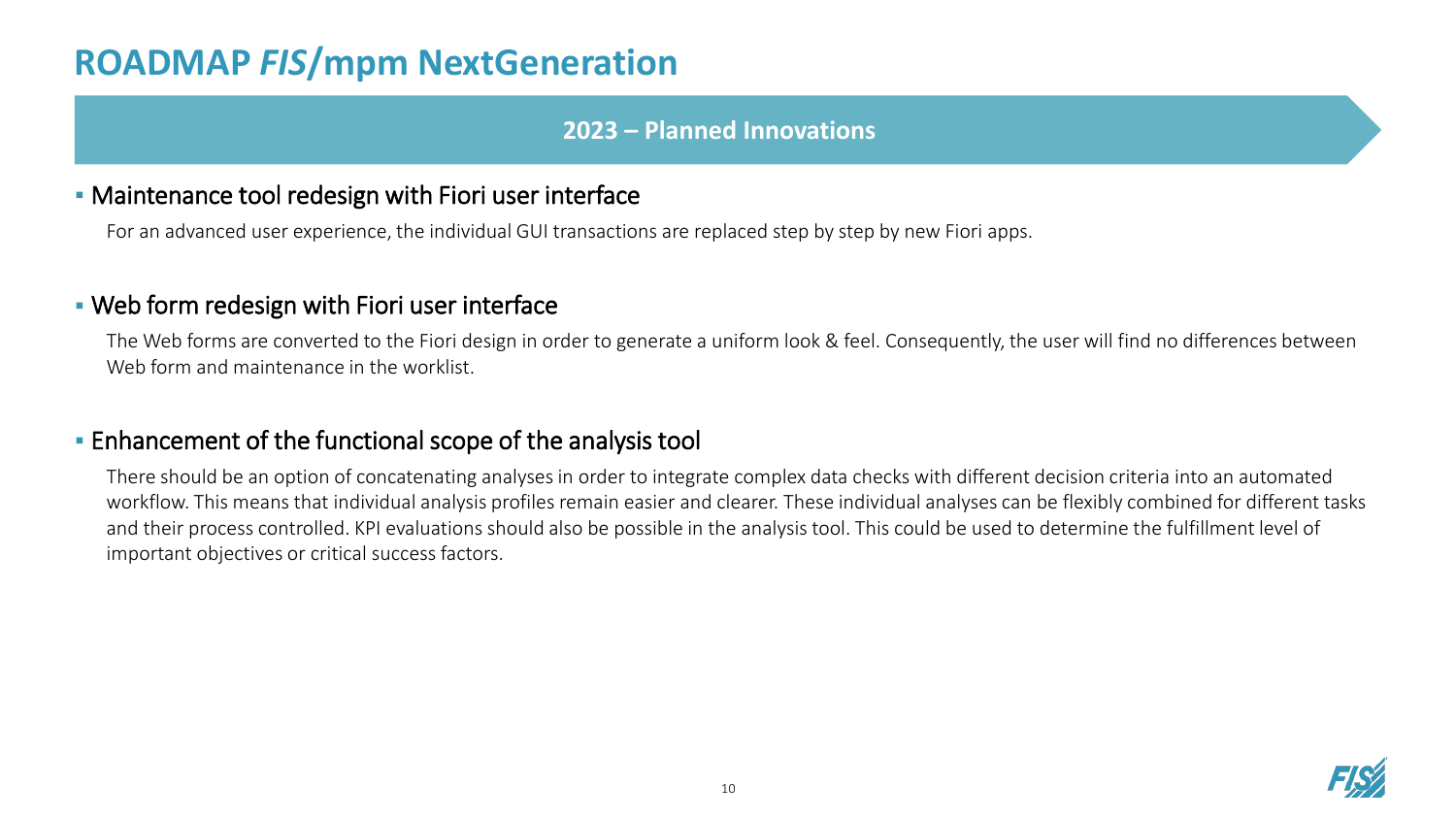#### **2023 – Planned Innovations**

#### ▪ Worklist creation from inbound IDoc

In addition to the material master, further IDoc formats are to be provided for the transfer to *FIS*/mpm worklists. This enables an automatic linking of the standard interface with the *FIS*/mpm workflow, which means a deeper SAP integration in this field as well.

#### ▪ Rule checks in the worklist

In the worklist, rules can be checked both manually and in the workflow. As a result, rule violations can already be identified before they occur in the production master data.

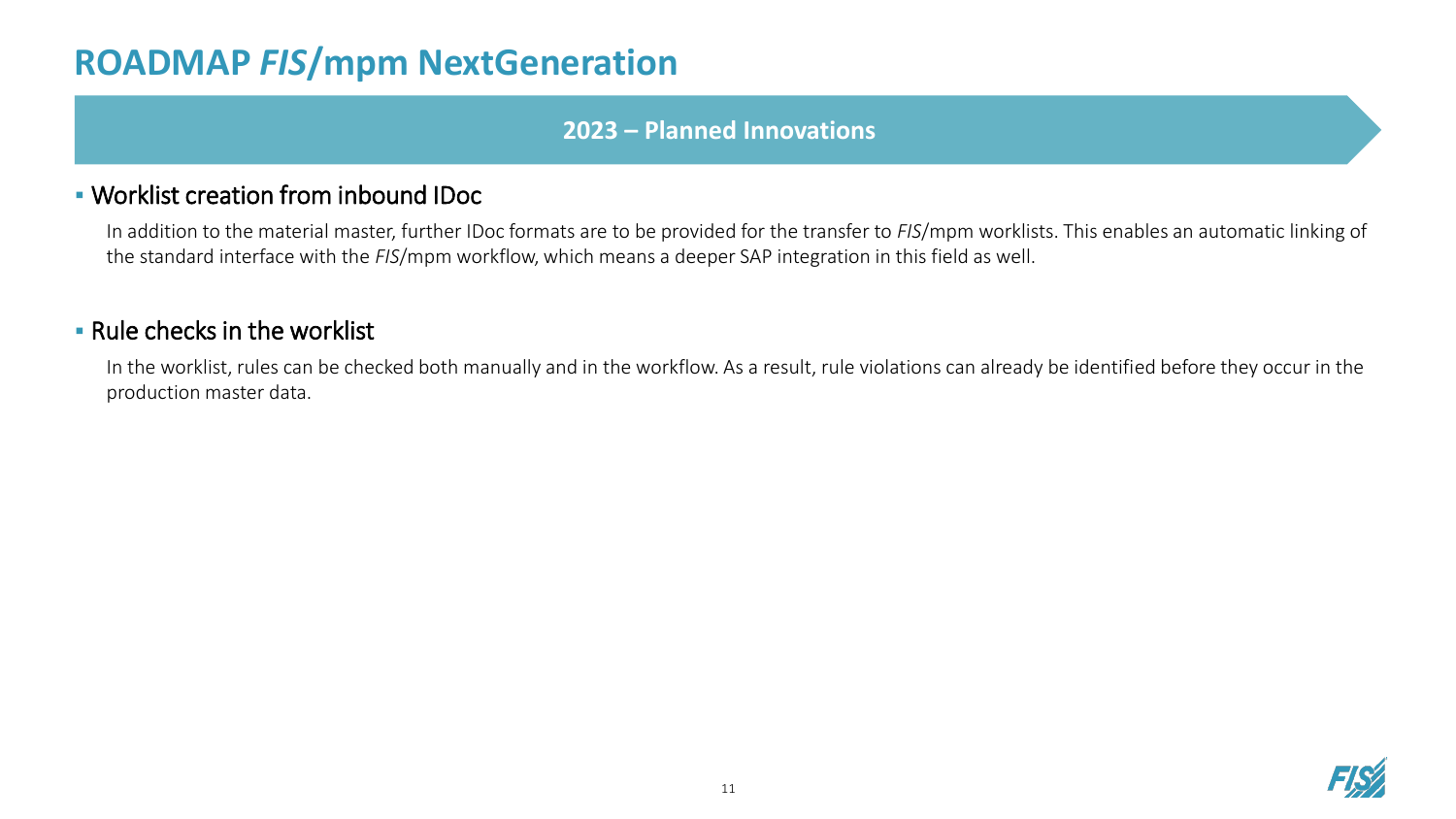#### **2024+ – Future Orientation**

#### ▪ Data harmonization

Automatic recognition and duplicate processing in the workflow improve data quality and cleanse unnecessary data records in the running operation.

#### **• Migration into the cloud**

*FIS*/mpm is to be available as a by-side solution in order to increase flexibility in use. It is expected that this solution will be made available on the basis of Business Technology Platform (BTP).

#### **- Use of artificial intelligence (AI)**

The enhancement of further functions via machine learning is to make processes even more efficient.